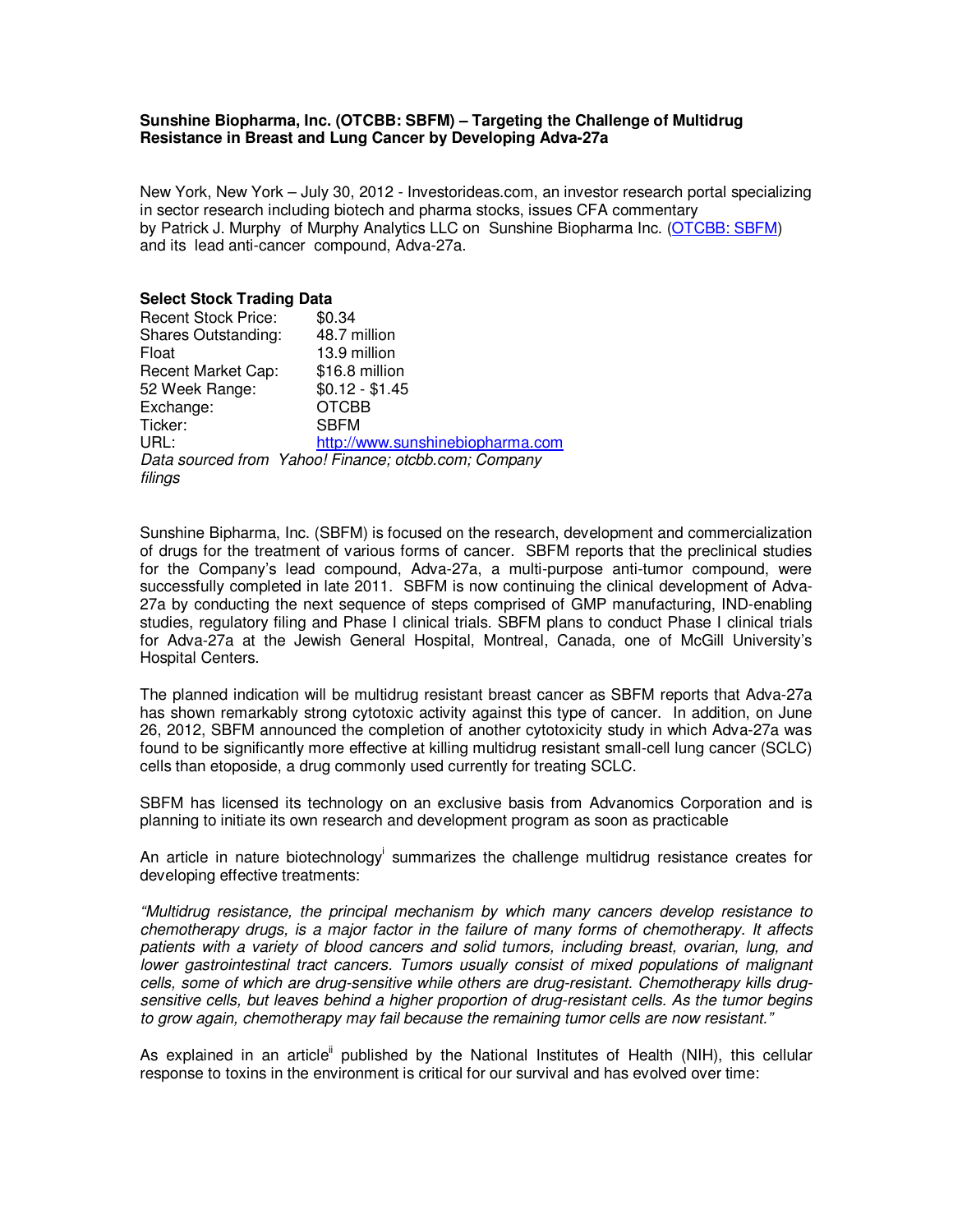"Toxins in the environment are a major threat to many living organisms. Once internalized, toxic [compounds must be removed for the organisms to survive. Therefore, humans hav](http://twitter.com/)e developed, inherited and perfected ways to reduce the effect of xenobiotics.<sup>iii</sup> At the cellular level, the cell [membrane acts as a physical barrier to prevent compounds from entering the cell. Howev](http://www.facebook.com/Investorideas)er, because some compounds can diffuse through the cell membrane, alternative protective methods [have evolved. One of the most important defense mechanisms is to pump x](http://www.investorideas.com/Resources/Newsletter.asp)enobiotics out of the cells. Thus, drug transporters are commonly found in the cell membranes of many organisms, [from bacteria to mammals, and are responsible for cell protection. However, t](http://www.investorideas.com/CO/SBFM/)he existence of these drug transporters often hinders the use of compounds used to treat diseases because they are substrates of these efflux pumps either by affecting the pharmacokinetics of drugs in the body or by limiting accumulation in target cells such as cancer cells."

[SBFM rep](http://www.investorideas.com/About/Disclaimer.asp)orts that Adva-27a can overcome two of these xenobiotic pumps - multidrug resistant transporter proteins MDR1 and MRP1, which facilitate multidrug resistance, and as the NIH article notes, MDR1 in particular has become the most studied gene in the field of multidrug resistance.

In terms of gauging the potential market opportunity for Adva-27a for use in the treatment of [breast cancer, Roche's Herceptin® reached](http://www.bcsc.bc.ca/release.aspx?id=6894) \$5.3 billion<sup>iv</sup> a year in sales in 2011. Herceptin®' is approved for the treatment of early-stage breast cancer that is Human Epidermal growth factor [Receptor 2-positive \(HER2+\), which the Natio](http://www.investorideas.com/)nal Cancer Institute estimates represents only 15% - 20% of breast cancer patients. $v^i$  The American Cancer Society estimates  $v^i$  that in the U.S. alone, there will be 229,060 new cases of breast cancer diagnosed in 2012, with 39,920 deaths from breast cancer during the year. Given that Herceptin® revenue grew by 9% in 2011 and has risen over 30% since 2006, it seems clear there is a very significant market opportunity for a drug that is effective for the non-HER2+ breast cancer population, which represents a significant majority of breast cancer patients.

As reference for the potential market opportunity for Adva-27a for treatment of small-cell lung cancer, the American Cancer Society estimates there will be 226,160 new cases of lung and bronchus cancer in the U.S. in 2012, with an estimated 160,340 deaths. The National Cancer Institute (NCI) estimates<sup>viii</sup> that small-cell lung cancer (SCLC) accounts for approximately 15% of bronchogenic carcinomas. While etoposide, $\frac{R}{2}$  now available as a generic, is used in combination with other medications to treat SCLC, the NCI addresses the challenge and urgency of [developing a more effective treatment f](http://ghr.nlm.nih.gov/glossary=xenobiotics)[or SCLC, noting that:](http://www.roche.com/investors/annual_reports/annual_reports_2011.htm) 

["Regardless of stage, the curr](http://www.herceptin.com/about/)ent prognosis for patients with SCLC is unsatisfactory despite [improvements in diagnosis and therapy made d](http://www.cancer.gov/newscenter/qa/2008/alttoqa)uring the past 25 years. Without treatment, SCLC [has the most aggressive clinical course of any type of pulmonary tumor, with median su](http://www.cancer.org/acs/groups/content/@epidemiologysurveilance/documents/document/acspc-031941.pdf)rvival [from diag](http://www.cancer.org/acs/groups/content/@epidemiologysurveilance/documents/document/acspc-031941.pdf)[nosis of only 2 to 4 months."](http://www.cancer.gov/cancertopics/pdq/treatment/small-cell-lung/healthprofessional) 

["For most patients with small cell lung cancer, current treatm](http://www.nlm.nih.gov/medlineplus/druginfo/meds/a684055.html)[ents do not cure](http://www.cancer.gov/cancertopics/pdq/treatment/small-cell-lung/Patient) the cancer. If lung cancer is found, patients should think about taking part in one of the many clinical trials being done to improve treatment. Clinical trials are taking place in most parts of the country for patients with all stages of small cell lung cancer."

In a recent interview, SBFM CFO Camile Sebaaly noted that the Company expects the first clinical trial of Adva-27a will be done on breast cancer volunteers at Jewish General Hospital. As the Company continues to do the work and raise the capital necessary to bring its drug to market, [Mr. Sebaaly stated that the Compan](http://www.sunshinebiopharma.com/)y expects that if FDA approval is obtained, SBFM may have a similar sales profile to other important cancer drugs that have reached \$1 billion in sales within 2 years of FDA approval.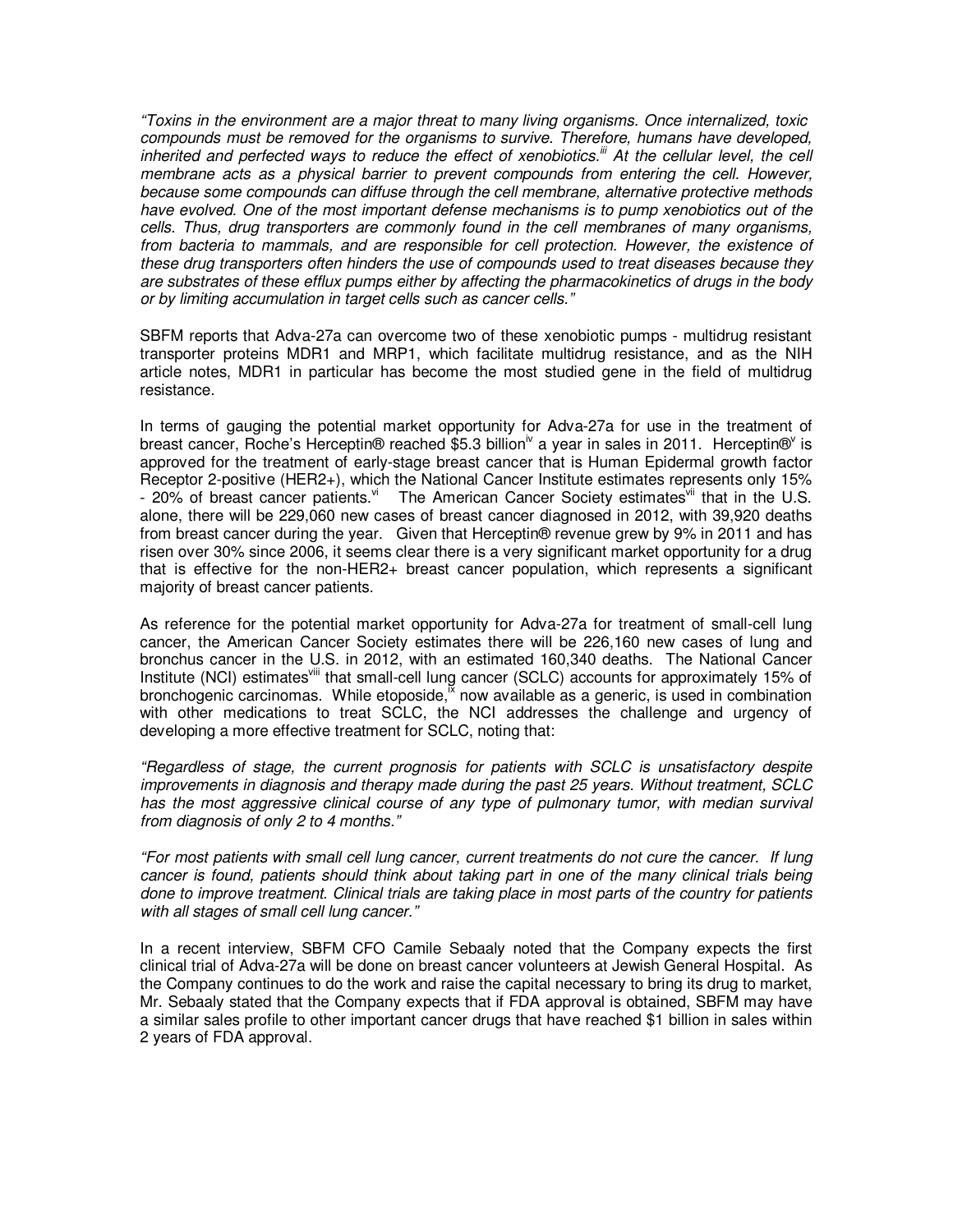### **Patrick Murphy Bio:**

Patrick J. Murphy is the owner of Murphy Analytics LLC, a provider of sponsored research coverage on smallcap stocks. Mr. Murphy has nearly 20 years of capital markets experience providing institutional investment and transaction analysis across a range of asset classes including microcap equities, commercial real estate debt and equity, municipal derivatives and public finance, venture capital, fixed income, CMBS and mortgage REIT's. In addition to his work with Murphy Analytics, Mr. Murphy also serves as a consultant to a municipal derivatives advisory firm. Mr. Murphy is an alumnus of the University of Notre Dame (1991), with an undergraduate degree in Economics, and earned a Masters Degree in Finance from St. Louis University in 1997. Mr. Murphy is a CFA Charterholder and a member of the CFA Society of St. Louis.

#### **Patrick Murphy Disclaimer:**

 $\overline{a}$ 

Readers are advised that the above article is solely for information purposes and should not to be construed as an offer to sell or the solicitation of an offer to buy any security. The views expressed herein are based upon the author's analysis of the issuer's public disclosures, and assumes both their accuracy and completeness. The opinions and statements included herein are based on sources (including the companies discussed and public sources) believed to be reliable and in good faith, but no representation or warranty, express or implied, is made as to their accuracy, completeness or correctness. The author has not independently verified the information contained herein. This information is not intended to be used as the sole basis of any investment decisions, nor should it be construed as advice designed to meet the investment needs of any particular investor. You should review a complete information package on all companies, which should include, but not be limited to, the Company's annual report, quarterly reports, press releases and all regulatory filings. The foregoing discussion contains statements which are based on current expectations, estimates and projections, and differences from such expectations, estimates and projections can be expected. The author, Patrick Murphy, was compensated \$510 by InvestorIdeas.com for writing this article. Murphy does not own shares of any of the companies mentioned in this article. Mr. Murphy's research firm, Murphy Analytics, may be engaged for the provision of a research report on the Company in the future.

- v http://www.herceptin.com/about/
- vihttp://www.cancer.gov/newscenter/qa/2008/alttoqa

http://www.cancer.gov/cancertopics/pdq/treatment/small-cell-lung/Patient#Keypoint7

# **About Sunshine Biopharma Inc. (OTCBB: SBFM):**

Sunshine Biopharma is a pharmaceutical company focused on the research, development and commercialization of drugs for the treatment of various forms of cancer. The Company's lead compound, Adva-27a targets aggressive forms of cancer.

www.sunshinebiopharma.com

## **About InvestorIdeas.com:**

InvestorIdeas.com is a leader in investor stock research by sector, including biotech and pharma stocks. Visit the biotech portal within Investor Ideas: www.biotechindustrystocks.com

<sup>&</sup>lt;sup>i</sup>http://www.nature.com/nbt/journal/v18/n10s/full/nbt1000\_IT18.html

ii http://www.ncbi.nlm.nih.gov/pmc/articles/PMC2810319/

iii *Chemical substances that are foreign to the biological system. They include naturally occurring compounds, drugs, environmental agents, carcinogens, insecticides, etc.;* 

http://ghr.nlm.nih.gov/glossary=xenobiotics

<sup>&</sup>lt;sup>iv</sup> http://www.roche.com/investors/annual\_reports/annual\_reports\_2011.htm: Presentation Slides, # 145

vii http://www.cancer.org/acs/groups/content/@epidemiologysurveilance/documents/document/acspc-031941.pdf

viiihttp://www.cancer.gov/cancertopics/pdq/treatment/small-cell-lung/healthprofessional;

ix http://www.nlm.nih.gov/medlineplus/druginfo/meds/a684055.html